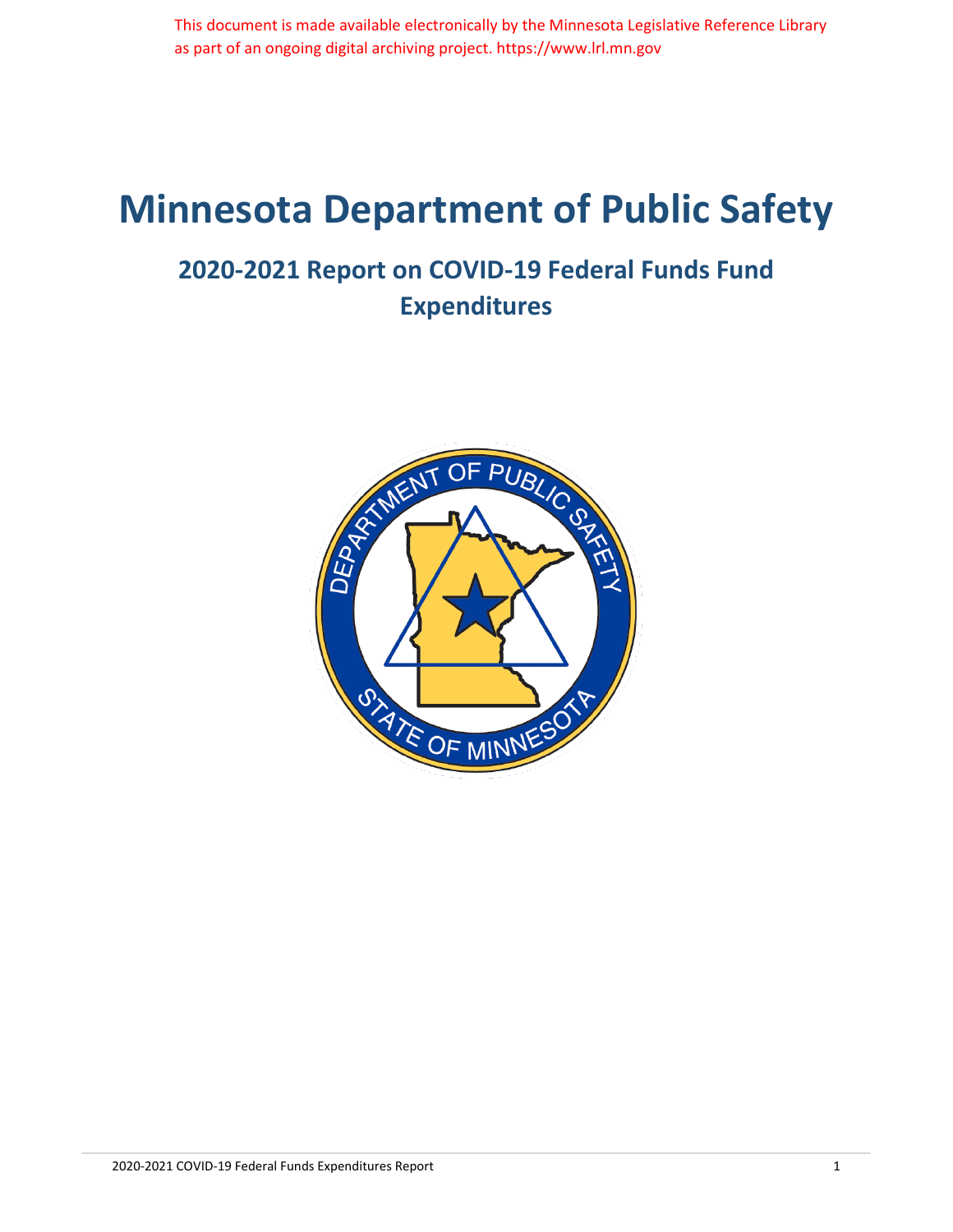#### **Contents**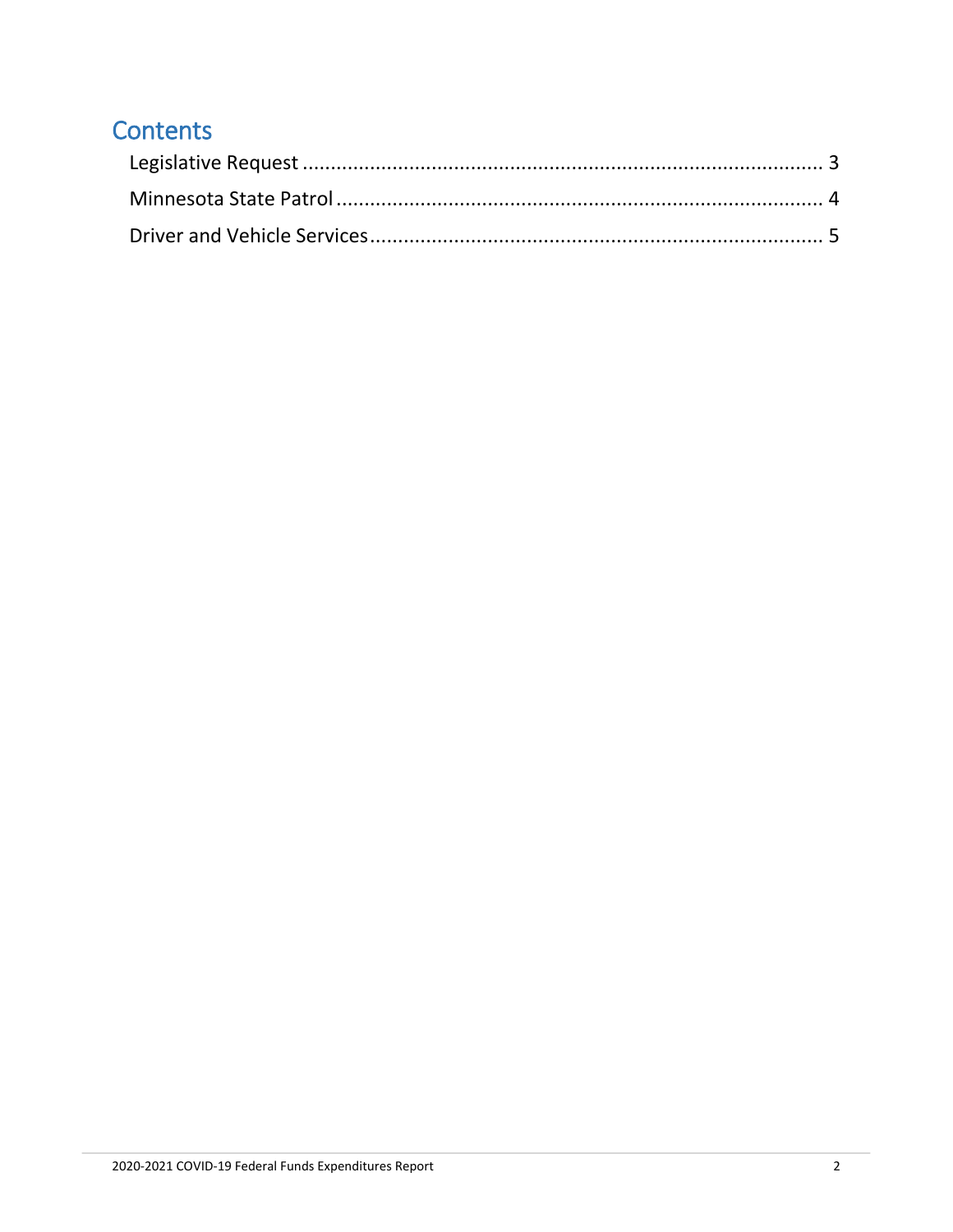## <span id="page-2-0"></span>**Legislative Request**

This report is issued to comply with [2020 Laws of Minnesota, Ch. 100, Sec. 25, \(a\)\(b\).](https://www.revisor.mn.gov/laws/2020/0/Session+Law/Chapter/100/)

#### **Sec. 25. FEDERAL FUNDS REPORTING REQUIREMENTS.**

(a) For purposes of this section, "federal funds" means any funding received by the state from the federal government pursuant to any federal law, rule, grant, or loan relating to the infectious disease known as COVID19. This includes but is not limited to the Coronavirus Aid, Relief, and Economic Security (CARES) Act, Public Law 116-136.

(c) The commissioner of public safety must report all expenditures of federal funds relating to driver and vehicle services and the State Patrol to the chairs and ranking minority members of the legislative committees with jurisdiction over transportation finance and policy by February 15, 2021, and annually thereafter until all federal funds are expended. The report must include the total amount of each expenditure, the purpose of each expenditure, and any additional information the commissioner determines is necessary to properly document each expenditure.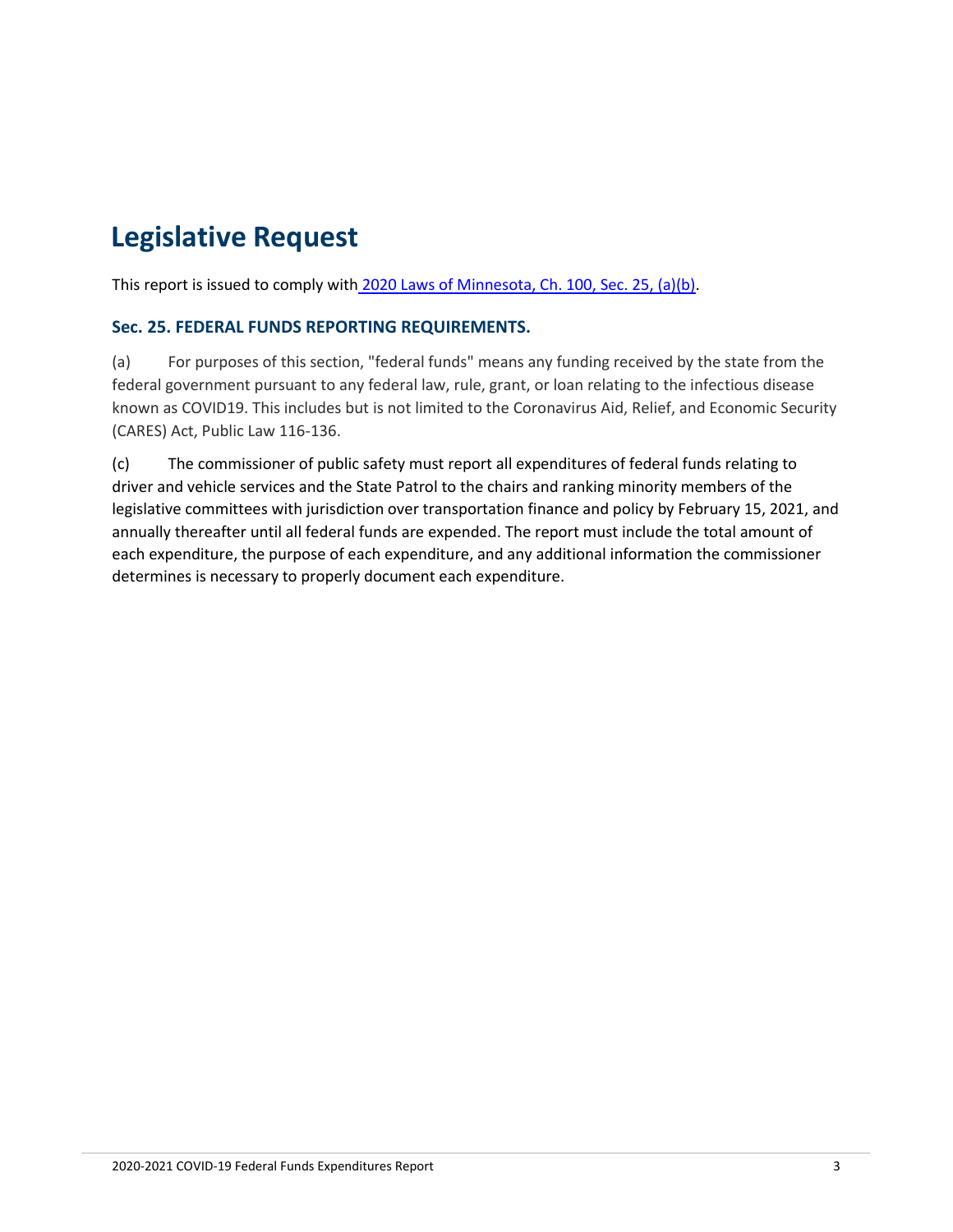#### <span id="page-3-0"></span>**Minnesota State Patrol**

The State Patrol spent \$19,030.69 in Supplies, Materials, and Parts and \$6,826.51 in Laboratory/Medical Supplies.

| Description                              | <b>ACCOUNT CLASS DESCRIPTION</b> | <b>TOTAL</b> |
|------------------------------------------|----------------------------------|--------------|
| Bleach, Box of Rags, Water Bottles       | Supplies, Materials, And Parts   | \$58.10      |
| Disinfectant                             | Supplies, Materials, And Parts   | \$7,686.26   |
| <b>Disinfectant Wipes</b>                | Supplies, Materials, And Parts   | \$527.56     |
| Disinfectant Wipes and Hand Sanitizer    | Supplies, Materials, And Parts   | \$427.53     |
| <b>Face Shields</b>                      | Supplies, Materials, And Parts   | \$313.40     |
| <b>Funnels</b>                           | Supplies, Materials, And Parts   | \$4.27       |
| Gloves                                   | Supplies, Materials, And Parts   | \$5,776.71   |
| <b>Hand Sanitizer</b>                    | Laboratory/Medical Supplies      | \$6,826.51   |
| Pump                                     | Supplies, Materials, And Parts   | \$26.94      |
| <b>Radians Cleaning Wipes</b>            | Supplies, Materials, And Parts   | \$1,499.46   |
| Sanitizing Hand Wipes and Hand Sanitizer | Supplies, Materials, And Parts   | \$2,307.69   |
| Sanitizer Wipes                          | Supplies, Materials, And Parts   | \$71.42      |
| <b>Spray Bottles</b>                     | Supplies, Materials, And Parts   | \$267.00     |
| Spray Bottles and Lysol Wipes            | Supplies, Materials, And Parts   | \$57.59      |
| <b>Ziploc Bags</b>                       | Supplies, Materials, And Parts   | \$6.76       |
|                                          | Total:                           | \$25,857.20  |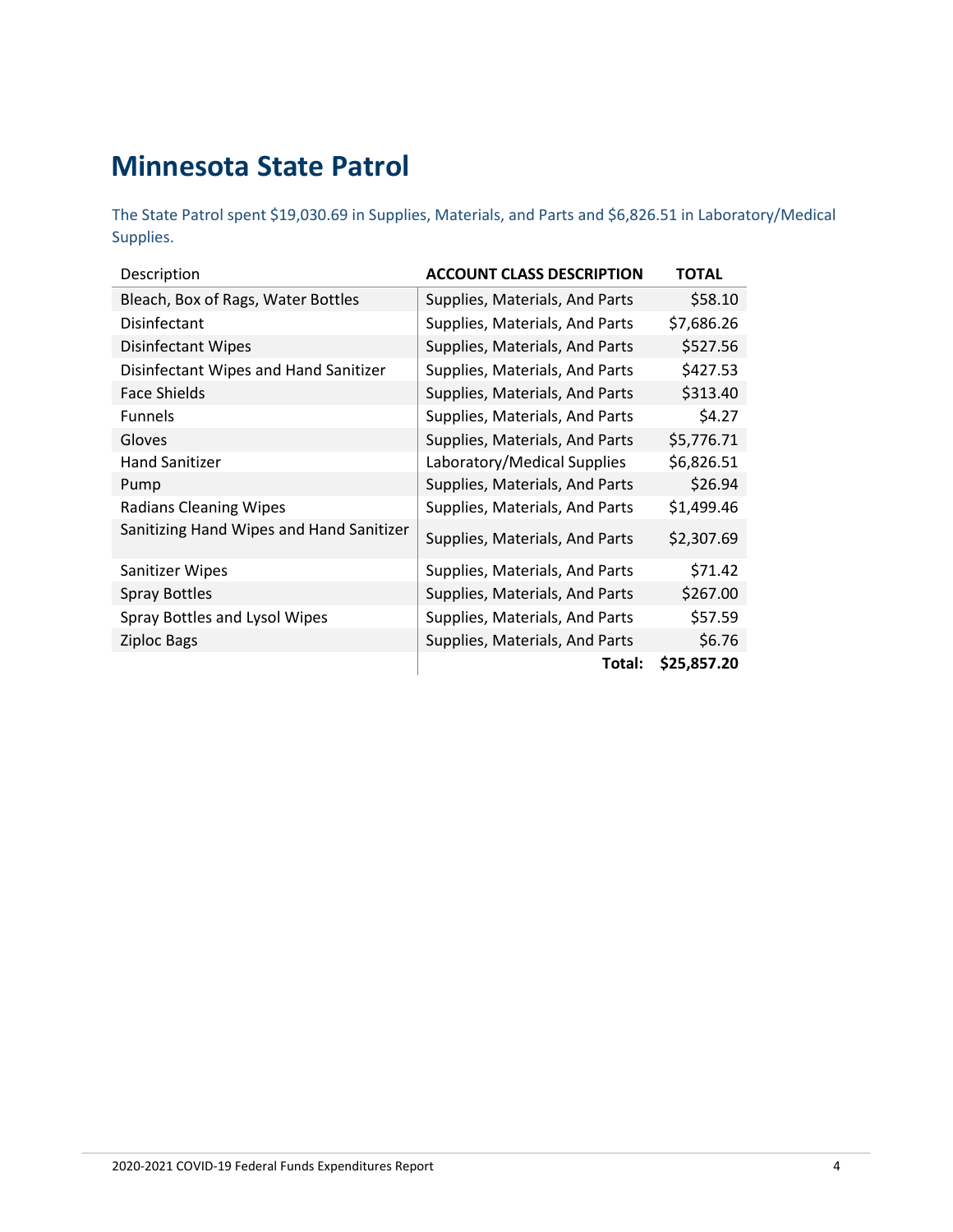### <span id="page-4-0"></span>**Driver and Vehicle Services**

Driver and Vehicle Services spent \$229,499.99 of Federal CARES funds on changes to the exam stations, Town Square site to meet COVID requirements as well as screening, PPE and technology to ensure safe interactions with the public.

| Description                        | <b>ACCOUNT CLASS DESCRIPTION</b>     | <b>TOTAL</b> |
|------------------------------------|--------------------------------------|--------------|
| <b>Phone Service</b>               | <b>Wireless Communications</b>       | \$5,039.13   |
| <b>Btx Tax</b>                     | Travel Expense - In-State            | \$8.32       |
| Mileage                            | Private Auto Mileage In State        | \$23.23      |
| Pro Annual Survey Gizmo Lic 616840 | <b>Rate-Based MNIT Services</b>      | \$1,076.67   |
| Router                             | <b>Rate-Based MNIT Services</b>      | \$35,265.64  |
| Laptop                             | <b>Rate-Based MNIT Services</b>      | \$34,539.70  |
| <b>E-Gain Prod Bundles</b>         | <b>Rate-Based MNIT Services</b>      | \$12,337.92  |
| Laptop                             | <b>Agency-Specific MNIT Services</b> | \$23,051.50  |
| <b>Alcohol Cleansing Pads</b>      | Supplies, Materials, And Parts       | \$254.21     |
| Antimicrobial Keyboard             | <b>Computer Related Parts-Sup</b>    | \$2,864.60   |
| <b>Bags</b>                        | Supplies, Materials, And Parts       | \$98.90      |
| Camera                             | Supplies, Materials, And Parts       | \$1,425.56   |
| <b>Cell Phone Case</b>             | Supplies, Materials, And Parts       | \$564.34     |
| Clipboard                          | Supplies, Materials, And Parts       | \$30.47      |
| <b>Disinfectant Cleaner</b>        | Supplies, Materials, And Parts       | \$5,914.05   |
| <b>Disinfecting Wipes</b>          | Supplies, Materials, And Parts       | \$59.64      |
| Envelopes                          | Supplies, Materials, And Parts       | \$486.19     |
| <b>Ethyl Alcohol</b>               | Supplies, Materials, And Parts       | \$10.93      |
| <b>Face Shield</b>                 | Supplies, Materials, And Parts       | \$2,853.28   |
| <b>Floor Sticker</b>               | Supplies, Materials, And Parts       | \$1,787.39   |
| Formula 409                        | Supplies, Materials, And Parts       | \$106.64     |
| Gloves                             | Supplies, Materials, And Parts       | \$12.63      |
| Gloves Disposable                  | Supplies, Materials, And Parts       | \$1,099.36   |
| <b>Hand Sanitizer</b>              | Supplies, Materials, And Parts       | \$9,606.79   |
| <b>Hand Sanitizer Refill</b>       | Supplies, Materials, And Parts       | \$11,332.41  |
| <b>Hanging Gaud Panel</b>          | Supplies, Materials, And Parts       | \$337.89     |
| Hdmi Cable                         | Supplies, Materials, And Parts       | \$424.59     |
| <b>Headrest Tissue Pads</b>        | Supplies, Materials, And Parts       | \$137.40     |
| Headset                            | Supplies, Materials, And Parts       | \$67.57      |
| <b>Infrared Thermometer</b>        | Supplies, Materials, And Parts       | \$1,892.66   |
| Keyboard                           | Supplies, Materials, And Parts       | \$46.93      |
| Lanyards                           | Supplies, Materials, And Parts       | \$294.60     |
| Laptop Headsets                    | Supplies, Materials, And Parts       | \$2,086.72   |
| Mask                               | Supplies, Materials, And Parts       | \$27,019.55  |
| <b>Memory Disc</b>                 | Supplies, Materials, And Parts       | \$153.42     |
| <b>Misc Wellness Check</b>         | Supplies, Materials, And Parts       | \$96.29      |
| Mouse                              | Supplies, Materials, And Parts       | \$50.03      |